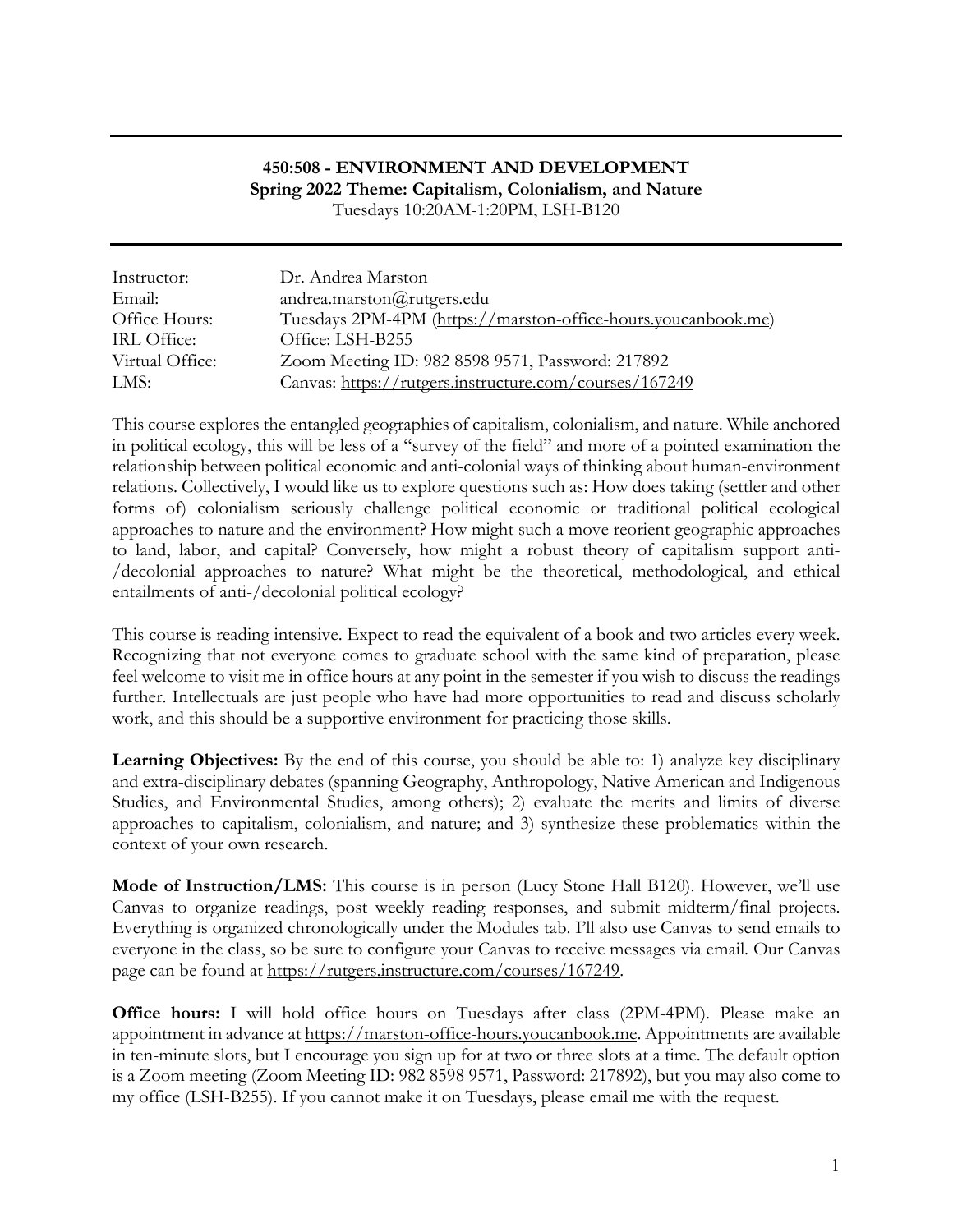**Books:** Below is a complete list of books that we'll be reading in this course (excluding individually assigned chapters and articles). Do not panic! Only those with asterisks will be read cover-to-cover; we will read 2-4 chapters of the others. Moreover, you are not expected to purchase any of them. They are all available online, either through the library website or on Canvas.

- Marx, K. (1990[1867]). *Capital, Volume 1.* London: Penguin Classics.
- \* Smith, N. (1984). *Uneven Development: Nature, Capital, and the Production of Space.* Athens, GA: The University of Georgia Press.
- Lefebvre, H. (1991[1974]). *The Production of Space.* Malden, MA: Blackwell.
- \* Gidwani, V. K. (2008). *Capital, interrupted: Agrarian development and the politics of work in India*. U of Minnesota Press.
- Robinson, C.J. (2020[1983]). *Black Marxism: The Making of the Black Radical Tradition*. Chapel Hill: UNC Press.
- Nichols, R. (2020). *Theft Is Property! Dispossession and Critical Theory*. Durham: Duke University Press.
- \* Walcott, R. (2021). *On Property.* Oakland: AK Press.
- Bhandar, B. (2018). *Colonial Lives of Property: Law, Land, and Racial Regimes of Ownership.* Durham: Duke University Press.
- Fanon, F. (2004[1963]). *The Wretched of the Earth.* New York: Grove Press.
- \* Coulthard, G. S. (2014). Red skin, white masks: Rejecting the colonial politics of recognition. *Minneapolis: University of Minnesota Press*.
- \* Hetherington, K. (2020). *The government of beans: regulating life in the age of monocrops*. Durham: Duke University Press.
- Teaiwa, Katherina Martina. 2015. *Consuming Ocean Island: Stories of People and Phosphate from Banaba*. Bloomington: Indiana University Press.
- Hoover, E. (2017*). The River Is In Us: Fighting Toxics in a Mohawk Community.* Minneapolis: U of Minnesota Press.
- TallBear, Kim. (2013). *Native American DNA: Tribal Belonging and the False Promise of Genetic Science*. Minneapolis: University of Minnesota Press.
- Benjamin, Ruha. (2013). *People's Science: Bodies and Rights on the Stem Cell Frontier*. Stanford, Calif.: Stanford University Press.
- \* Sheller, M. (2020). *Island Futures: Caribbean Survival in the Anthropocene.* Durham: Duke University Press.
- Parreñas, J. S. (2018). *Decolonizing extinction: The work of care in orangutan rehabilitation*. Duke University Press.
- \* De la Cadena, M. (2015). *Earth Beings: Ecologies of Practice Across Andean Worlds.* Durham: Duke University Press.

Articles can be found online through the library or Google Scholar, and I will post copies of book chapters on Canvas.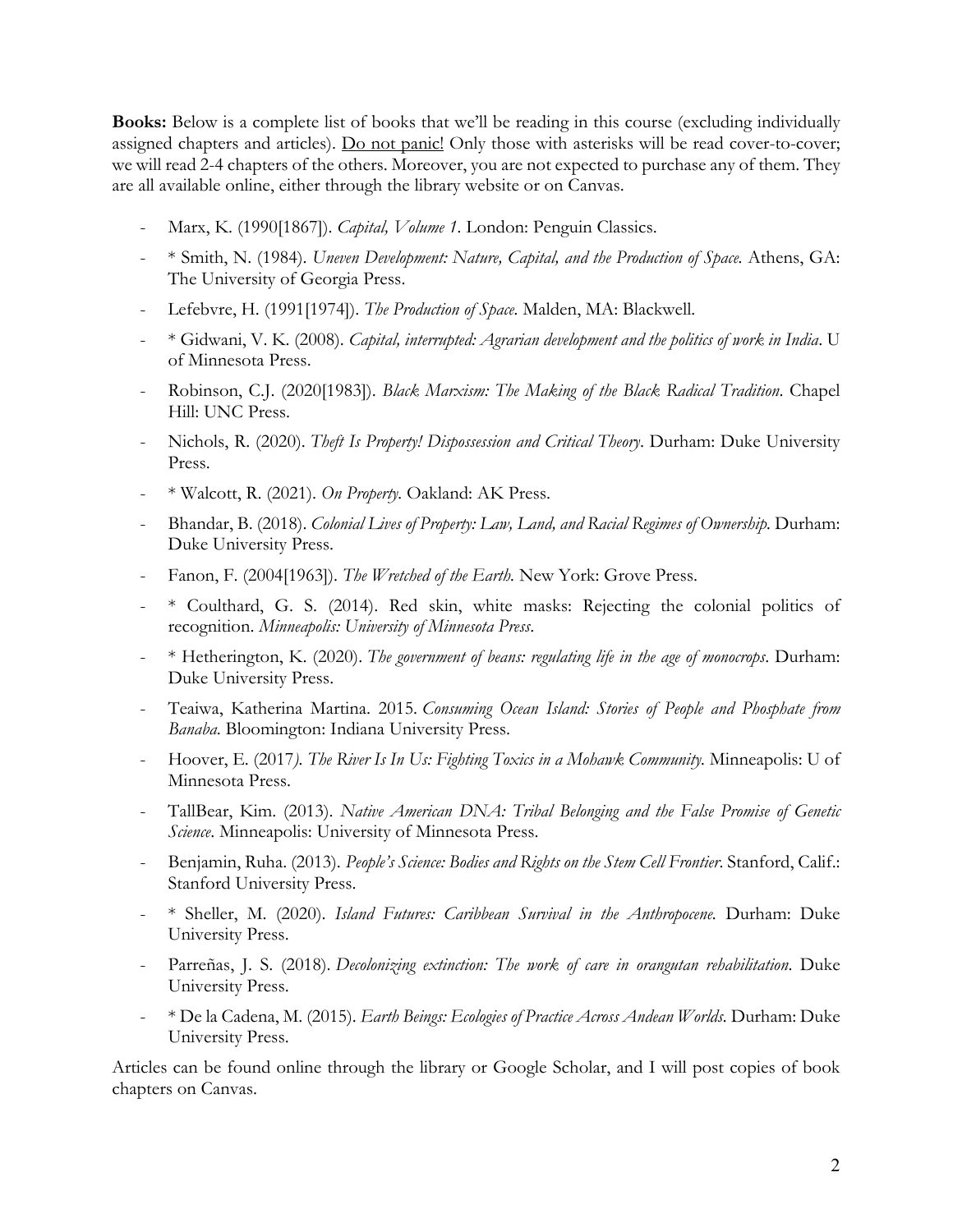## **COURSE FORMAT, REQUIREMENTS, MECHANICS**

#### **Readings**

In each week of the course agenda below, there is a list of required and optional ("further") readings. The required readings are, well, required. You can find them all online, either uploaded to Canvas or through our library. Please read them thoughtfully and generously, as they are designed to anchor our class discussions. The optional readings are there for you to read on your own time if you find the topic particularly interesting or confusing, or if you would just like to know more. Most of them are also available online, but I have not uploaded them to Canvas.

#### **Presentations**

Each week one or two students will present their reactions to the readings and offer points for discussion. Presentations may incorporate a variety of media, but this is not required. Presentations should be about 15 minutes long and should end with questions that stimulate conversation. You will probably end up doing 2-3 of these over the course of the semester, depending on the number of students enrolled.

#### **Reading reflections**

Reading reflections (approx. 400-500 words) will be required each week by those students who are **not** presenting. They should be posted on the corresponding Canvas discussion board by Monday at 5:00 PM. Reading reflections need not be very formal, and I will not be grading their content – they are more for you to practice synthesizing your thoughts. Everyone should read one another's reflections on Canvas before class on Tuesday.

#### **Participation in Class Discussion**

This is a seminar, which means that everyone needs to participate to ensure mutual learning. Please make use of our limited time by verbally conveying your thoughts, references, questions, etc. To help stimulate conversation, please come to class with at least two questions about the readings and/or a list of concepts you would like to discuss. We will collect these questions and concepts at the beginning of each class. Attendance is required unless you feel sick, in which case you should definitely stay home – just please send me an email. If you are well enough, I am also happy to set up a Zoom link for you to participate virtually while you wait for COVID-19 test results.

#### **Final Paper**

At the end of the semester, you will submit a paper that engages the themes of the course. I do not feel strongly about the format of this paper; it should be useful to you, given where you are at in your graduate studies. You are welcome to write a typical term paper (12-20 pages double spaced) that draws exclusively on course readings, but you could also write a literature review for your dissertation or an NSF proposal or whatever it is that you're already working on - as long as it overlaps with course themes. If you are unsure whether your planned final paper/project is sufficiently related to the course, please speak with me in office hours and we can figure it out.

#### **Assessment**

Students will be assessed according to the following scheme: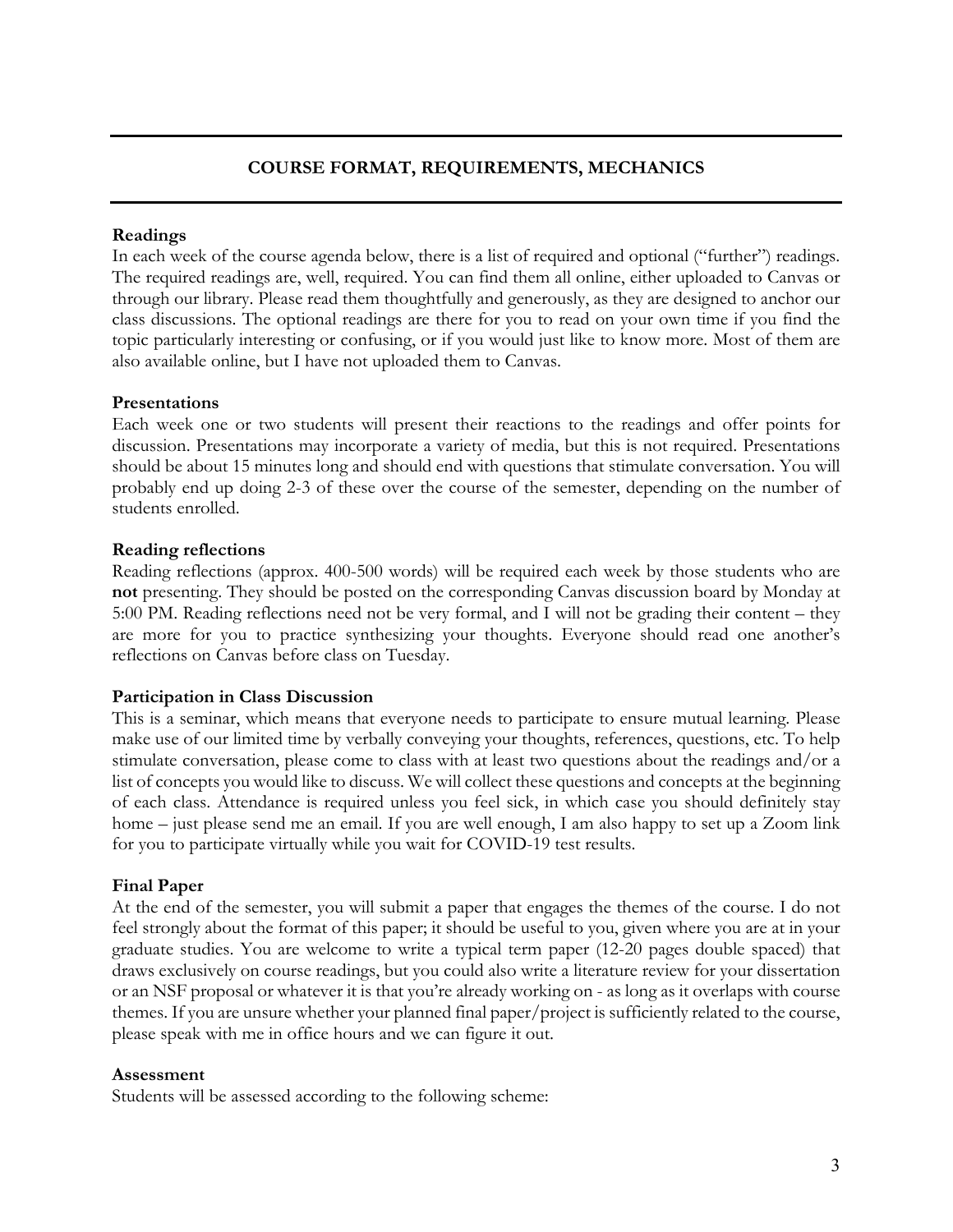- Classroom participation  $-30\%$
- Reading reflections  $-30\%$
- Presentations  $20\%$
- Final paper  $-20%$

# **CLASSROOM POLICIES AND SUPPORT**

**Safe Space:** I am committed to creating a safe space for everyone to discuss, debate and grapple with the complex and potentially sensitive ideas and issues presented in this class. I expect you to respect each other and the diversity of opinions in the classroom. That said, offensive comments and personal attacks will not be tolerated. In the event that offensive comments are made (intentionally or not), I will intervene. Please be as sensitive as possible to the impact that your words might have on those around you.

**Covid-19 Protocols:** In order to protect the health and well-being of all members of the University community, masks must be worn by all persons on campus when in the presence of others (within six feet) and in buildings in non-private enclosed settings (e.g., common workspaces, workstations, meeting rooms, classrooms, etc.). Masks must be worn during class meetings; any student not wearing a mask will be asked to leave. Masks should conform to CDC guidelines and should completely cover the nose and mouth: https://www.cdc.gov/coronavirus/2019-ncov/prevent-getting-sick/aboutface- coverings.html. Each day before you arrive on campus or leave your residence hall, you must complete the brief survey on the My Campus Pass symptom checker self-screening app.

**Academic Honesty**: Students are expected to understand and act in accordance with the Rutgers Academic Integrity Policy: http://academicintegrity.rutgers.edu/academic-integrity-at-rutgers/. Violations include: cheating, fabrication, plagiarism, denying others access to information or material, having someone else complete your course work, and facilitating violations of academic integrity by others. Below are some resources to explore about academic integrity, but please also ask me if you have any doubts.

- Resources for Students: http://academicintegrity.rutgers.edu/resources-for-students/
- General Academic Integrity Link: http://academicintegrity.rutgers.edu/
- The Camden Plagiarism Tutorial (Interactive): http://library.camden.rutgers.edu/EducationalModules/Plagiarism/
- Consult Don't Plagiarize: Document Your Research! For tips about how to take notes so that you don't plagiarize by accident. http://www.libraries.rutgers.edu/avoid\_plagiarism

**Library/Learning Support:** Online Learning Tools from Rutgers University Libraries include Rutgers RIOT, Searchpath and RefWorks – you can find them at http://www.libraries.rutgers.edu/tutorials. You may also consider visiting the Learning Centers (https://rlc.rutgers.edu/) or Academic Advising for SAS students: https://sasundergrad.rutgers.edu/advising/advising

**Intellectual Property Rights:** Lectures and materials utilized in this course, including but not limited to videocasts, podcasts, visual presentations, assessments, and assignments, are protected by United States copyright laws as well as Rutgers University policy. As the instructor of this course, I possess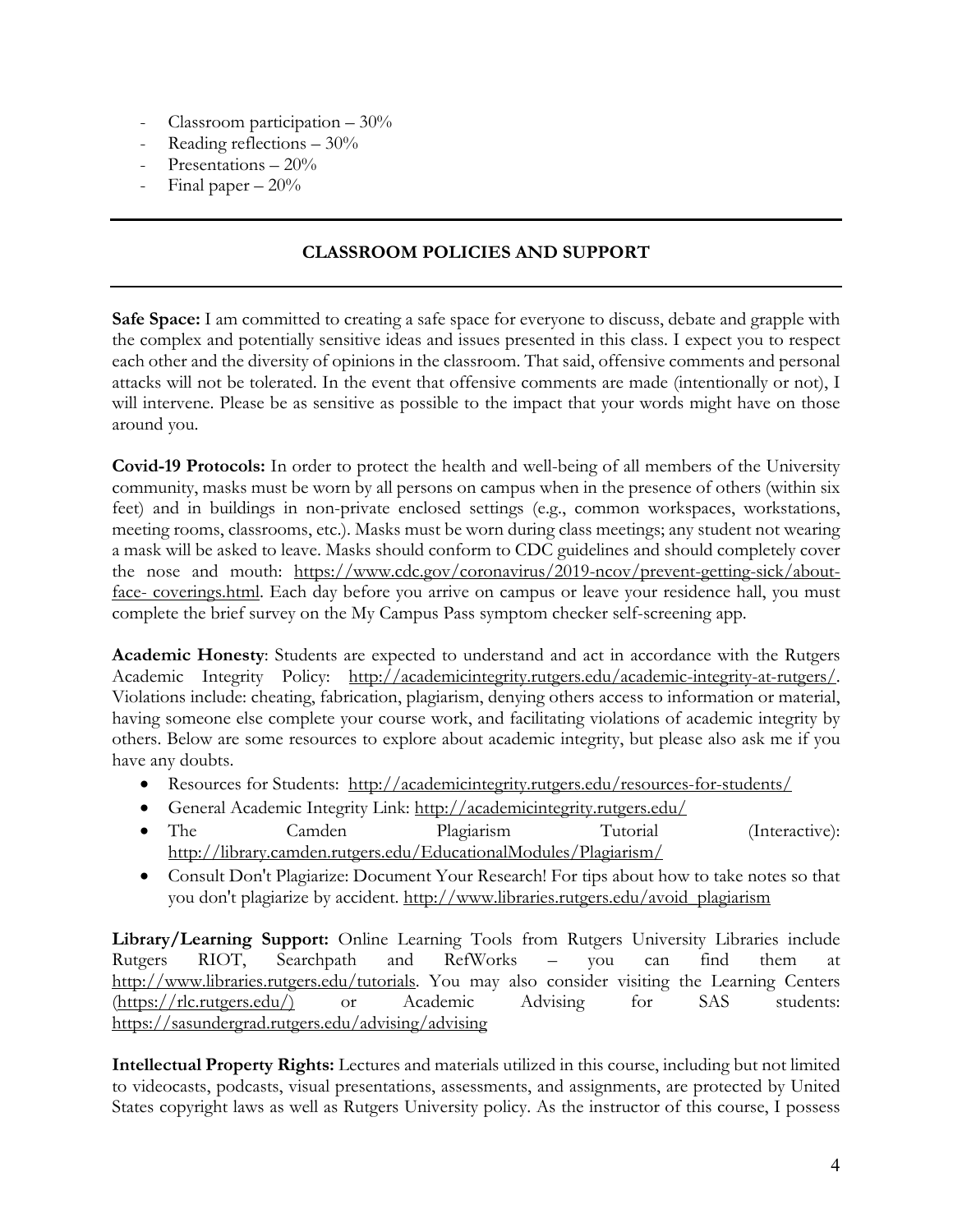sole copyright ownership. You are permitted to take notes for personal use or to provide to a classmate also currently enrolled in this course. Under no other circumstances is distribution of recorded or written materials associated with this course permitted to any internet site or similar informationsharing platform without my express written consent. Doing so is a violation of the university's Academic Integrity Policy. Similarly, these copyright protections extend to original papers you produce for this course. In the event that I seek to share your work further, I will first obtain your written consent to do so.

### **Student Wellness Services:**

- **Counseling, ADAP & Psychiatric Services (CAPS):** (848) 932-7884 / 17 Senior Street, New Brunswick, NJ 08901/ http://health.rutgers.edu/medical-counselingservices/counseling/. University is stressful, particularly when you are juggling many courses, jobs, and family responsibilities – and everything has been dramatically compounded by COVID-19. CAPS is a University mental health support service that includes counseling, alcohol and other drug assistance, and psychiatric services staffed by a team of professional within Rutgers Health services to support students' efforts to succeed at Rutgers University. CAPS offers a variety of services that include: individual therapy, group therapy and workshops, crisis intervention, referral to specialists in the community and consultation and collaboration with campus partners.
	- o **Crisis Intervention:** http://health.rutgers.edu/medical-counselingservices/counseling/crisis-intervention/
	- o **Report a Concern:** http://health.rutgers.edu/do-something-to-help/
- **Violence Prevention & Victim Assistance (VPVA):** (848) 932-1181 / 3 Bartlett Street, New Brunswick, NJ 08901 / www.vpva.rutgers.edu/. The Office for Violence Prevention and Victim Assistance provides confidential crisis intervention, counseling and advocacy for victims of sexual and relationship violence and stalking to students, staff and faculty. To reach staff during office hours when the university is open or to reach an advocate after hours, call 848-932-1181.
- **Disability Services:** (848) 445-6800 / Lucy Stone Hall, Suite A145, Livingston Campus, 54 Joyce Kilmer Avenue, Piscataway, NJ 08854 / https://ods.rutgers.edu/. Rutgers University welcomes students with disabilities into all of the University's educational programs. In order to receive consideration for reasonable accommodations, a student with a disability must contact the appropriate disability services office at the campus where you are officially enrolled, participate in an intake interview, and provide documentation. The documentation supports your request for reasonable accommodations, your campus's disability services office will provide you with a Letter of Accommodations. Please share this letter with your instructors and discuss the accommodations with them as early in your courses as possible. To begin this process, please complete the Registration form on the ODS web site at: https://ods.rutgers.edu/students/registration-form.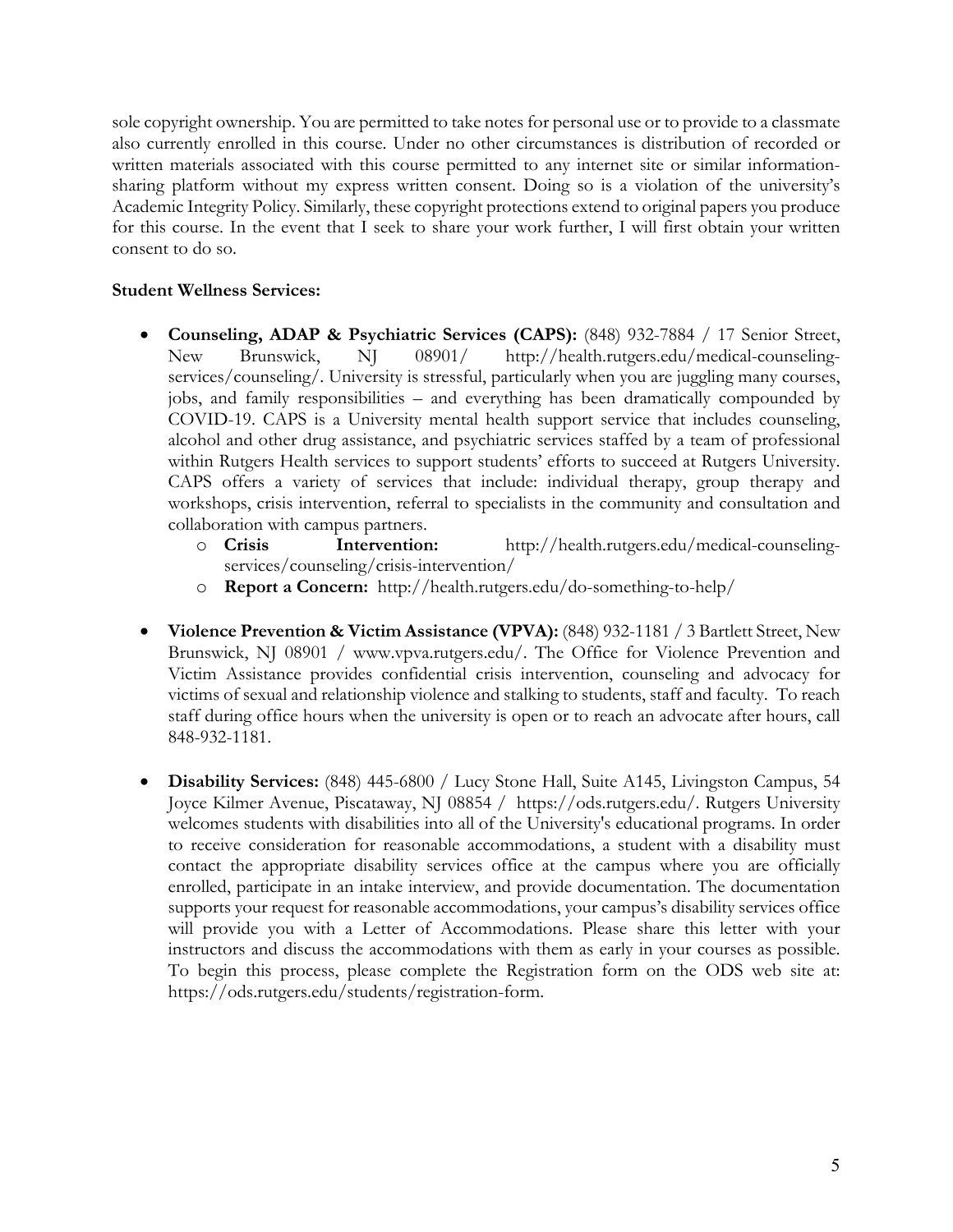## **COURSE OUTLINE**

#### **January 18: Welcome to Environment & Development**

- Dumit, J. (2012). "How I read." Online post: https://dumit.net/how-i-read/
- Liboiron, M. (2020). "Exchanging," in *Transmissions: Critical Tactics for Making and Communicating Research,* edited by Kat Jungnickel, 89-107. Cambridge, MA: MIT Press.

# *Part 1: Lines of Flight (Key Concepts)*

## **January 25: Introduction to Political Ecology**

- Robbins, P. (2012[2004]). *Political Ecology: A Critical Introduction.* Malden, MA: Wiley-Blackwell. Introduction and Part I (pp. 11-100)
- Walker, P. A. (2005). Political ecology: Where is the ecology? *Progress in human geography*, *29*(1), 73-82.
- Mollett, S., & Faria, C. (2013). Messing with gender in feminist political ecology. *Geoforum*, *45*(C), 116–125.
- Loftus, A. (2019). Political ecology I: Where is political ecology? *Progress in Human Geography*, *43*(1), 172-182.

*Supplementary Readings*

- o Watts, M., & Peet, R. (2004[1996]). *Liberation Ecologies: Environment, Development, Social Movements.* New York: Routledge. Chapter 1: "Liberating political ecology" (pp. 3-47).
- o Peet, R., Robbins, P., & Watts, M. (Eds.). (2010). *Global political ecology*. Routledge.
- o Rocheleau, D., Thomas-Slayter, B., & Wangari, E. (2013). *Feminist political ecology: Global issues and local experience*. New York: Routledge.

# **February 1: Production of Nature & Space**

- Marx, K. (1990[1867]). *Capital, Volume 1.* London: Penguin Classics.
	- o Part One: Commodities and Money, pp. 125-247.
- Lefebvre, H. (1991[1974]). *The Production of Space.* Malden, MA: Blackwell.
	- o Chapter 1: Plan of the Present Work (pp. 1-67).
- Smith, N. (2008[1984]). *Uneven Development: Nature, Capital, and the Production of Space.* Athens, GA: The University of Georgia Press.
	- o Read all the chapters plus pages 249-51 of the Afterword to the Third Edition

## *Supplementary Readings*

- o Castree, N. (2000). Marxism and the production of nature. *Capital & Class*, *24*(3), 5- 36.
- o Henderson, G. L. (2004). Value: The Many-Headed Hydra. *Antipode*, *36*(3), 445-460.
- o Labban, M. 2008 *Space, Oil and Capital*. London: Routledge.
- o Goonewardena, K., Kipfer, S., Milgrom, R., & Schmid, C. (Eds.). (2008). *Space, difference, everyday life: reading Henri Lefebvre*. Routledge.
- o Brenner, N., & Elden, S. (2009). Henri Lefebvre on state, space, territory. *International Political Sociology*, *3*(4), 353-377.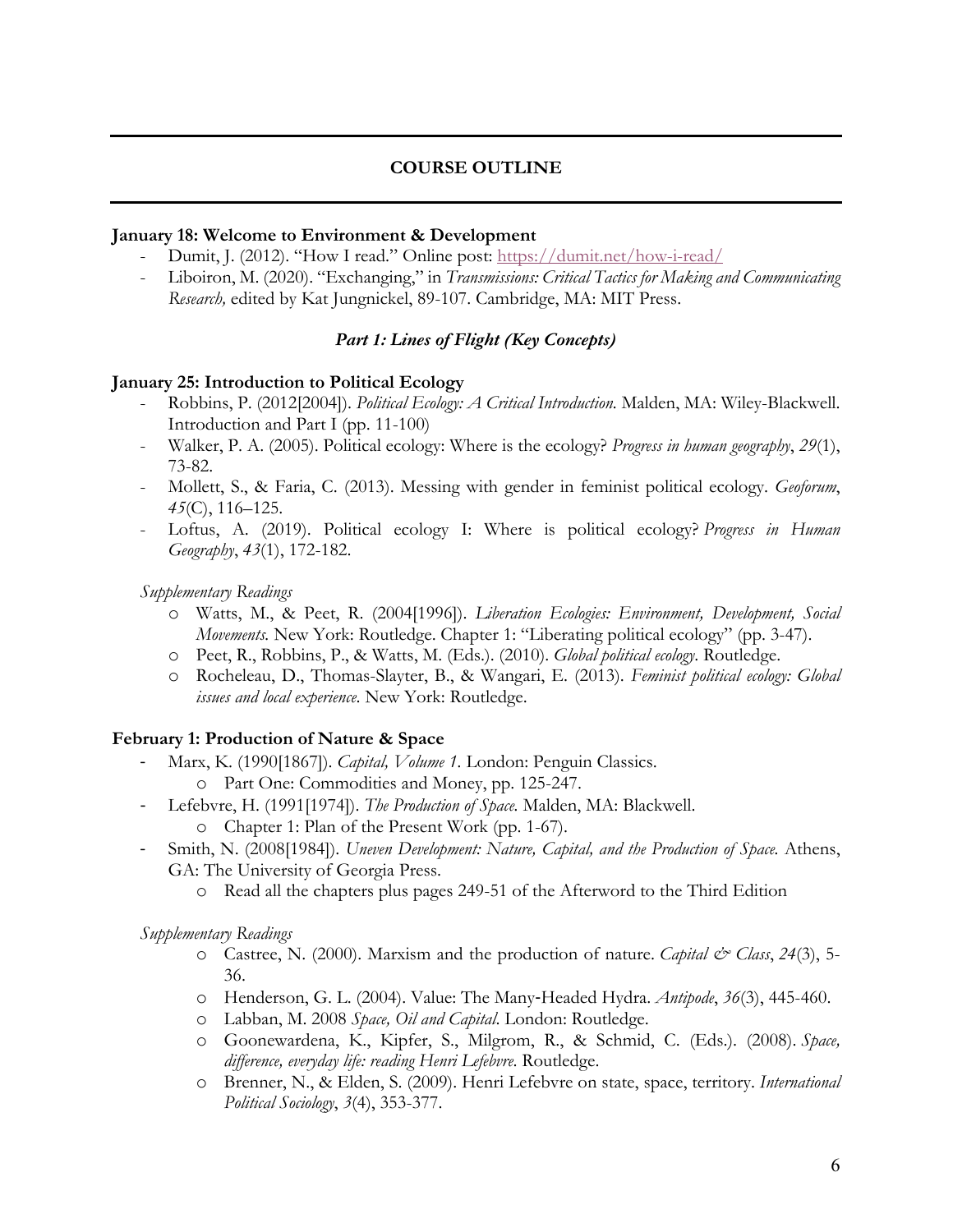### **February 8: Agrarian Questions**

- Michael Levien, Michael Watts & Yan Hairong (2018) Agrarian Marxism, The Journal of Peasant Studies, 45:5-6, 853-883
- Gidwani, V. K. (2008). *Capital, interrupted: Agrarian development and the politics of work in India*. U of Minnesota Press.

## *Supplementary Readings*

- o Kautsky, K. (1988[1899]). *On the Agrarian Question*. London: Zwan Publications.
- o De Janvry, A. (1981). *The Agrarian Question and Reformism in Latin America*. Baltimore: Johns Hopkins University
- o Bernstein, H. (2010). *Class dynamics of agrarian change*. Boulder, CO: Lynne Rienner Publishers.
- o Chari, S. (2004). Provincializing capital: The work of an agrarian past in South Indian industry. *Comparative Studies in Society and History*, *46*(4), 760-785.

## **February 15: Dispossession**

- Marx, K. (1990[1867]). *Capital, Volume 1.* London: Penguin Classics.
	- o Part Eight: So-Called Primitive Accumulation (pp. 873-940)
- Robinson, C.J. (2020[1983]). *Black Marxism: The Making of the Black Radical Tradition*. Chapel Hill: UNC Press.
	- o Introduction & Chapters 1-2 (pp. 1- 43)
- Harris, C. (2004). How did colonialism dispossess? Comments from an edge of empire. *Annals of the Association of American Geographers*, *94*(1), 165-182.
- Nichols, R. (2020). *Theft Is Property! Dispossession and Critical Theory*. Durham: Duke University Press.
	- o Introduction and Chapters 1-2 (pp. 1-84)

## *Supplementary Readings*

- o Thompson, E.P. 1975. *Whigs and hunters: The origins of the Black Act*. New York: Pantheon Books.
- o McElwee, P. (2004). You say illegal, I say legal: The relationship between logging, and land tenure, poverty, and forest use rights in Vietnam. *Journal of Sustainable Forestry* 19, no. 1-3: 97–135.
- o Glassman, J. (2006). Primitive accumulation, accumulation by dispossession, accumulation by 'extra-economic' means. *Progress in human geography*, *30*(5), 608-625.
- o Hart, G. (2006). Denaturalizing dispossession: Critical ethnography in the age of resurgent imperialism. *Antipode*, *38*(5), 977-1004.
- o Harvey, D. (2009). The New imperialism: Accumulation by Dispossession. *Socialist register*, *40*(40).
- o Li, T. M. (2010). Indigeneity, capitalism, and the management of dispossession. *Current anthropology*, *51*(3), 385-414.

## **February 22: Property**

- Walcott, R. (2021). *On Property.* Oakland: AK Press.
- Bhandar, B. (2018). *Colonial Lives of Property: Law, Land, and Racial Regimes of Ownership.* Durham: Duke University Press.
	- o Introduction & Chapters 1-2 (pp. 1-113).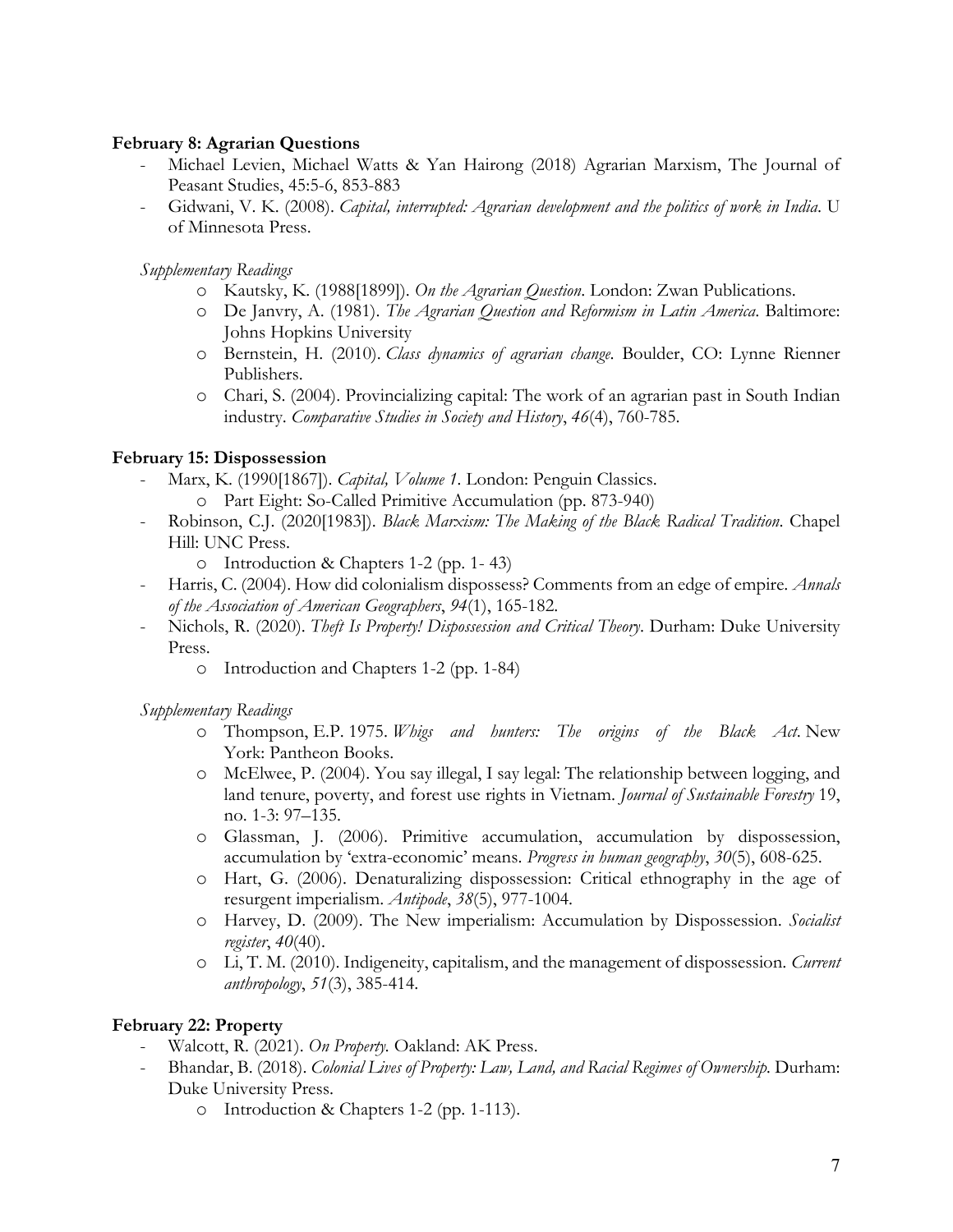Linebaugh, P. (1976). Karl Marx, the theft of wood, and working-class composition: A contribution to the current debate. *Crime and Social Justice*, (6), 5-16.

*Supplementary Readings*

- o Harris, Cheryl I. 1993. "Whiteness as Property." *Harvard Law Review* 106, no. 8: 1707–1791.
- o Moreton-Robinson, A. (2015). *The white possessive: Property, power, and indigenous sovereignty*. U of Minnesota Press.
- o Palmer, M. A. (2020). Rendering settler sovereign landscapes: Race and property in the Empire State. *Environment and Planning D: Society and Space*, *38*(5), 793-810.
- o Rifkin, M. (2019). *Fictions of land and flesh: Blackness, Indigeneity, speculation*. Duke University Press.

## *MARCH 1 - NO CLASS MEETING (AAG)*

#### **March 8: Anti-Colonialism**

- Fanon, F. (2004[1963]). *The Wretched of the Earth.* New York: Grove Press. o Chapter 1, "On Violence" (pp. 1-62)
- Coulthard, G. S. (2014). Red skin, white masks: Rejecting the colonial politics of recognition. *Minneapolis: University of Minnesota Press*.
- Wynter, S. (2003). Unsettling the coloniality of being/power/truth/freedom: Towards the human, after man, its overrepresentation—An argument. *CR: The new centennial review*, *3*(3), 257-337.

*Supplementary Readings*

- o Simpson, A. (2014). *Mohawk interruptus*. Durham NC: Duke University Press.
- o Mignolo, W. D. (2002). The geopolitics of knowledge and the colonial difference. *South Atlantic Quarterly*, *101*(1), 57-96.
- o Grosfoguel, R. (2007). The epistemic decolonial turn: Beyond political-economy paradigms. *Cultural studies*, *21*(2-3), 211-223.
- o Wolfe, P. (2006). Settler Colonialism and the Elimination of the Native. *Journal of genocide research*, *8*(4), 387-409.
- o Tuck, E., & Yang, K. W. (2012). Decolonization is not a metaphor. *Decolonization: Indigeneity, education*  $\mathcal{Q}^*$  *society, 1(1).*

#### *Part 2: Nodes of Condensation (Key Themes)*

#### *MARCH 15 – NO CLASS MEETING (SPRING BREAK)*

#### **March 22: Plantations & Agribusinesses**

- Hetherington, K. (2020). *The government of beans: regulating life in the age of monocrops*. Durham: Duke University Press.
- McKittrick, K. (2013). Plantation futures. *Small Axe*, *17*(3), 1-15.
- Wolford, W. (2021). The Plantationocene: A Lusotropical contribution to the theory. *Annals of the American Association of Geographers*, *111*(6), 1622-1639.

*Supplementary Readings:*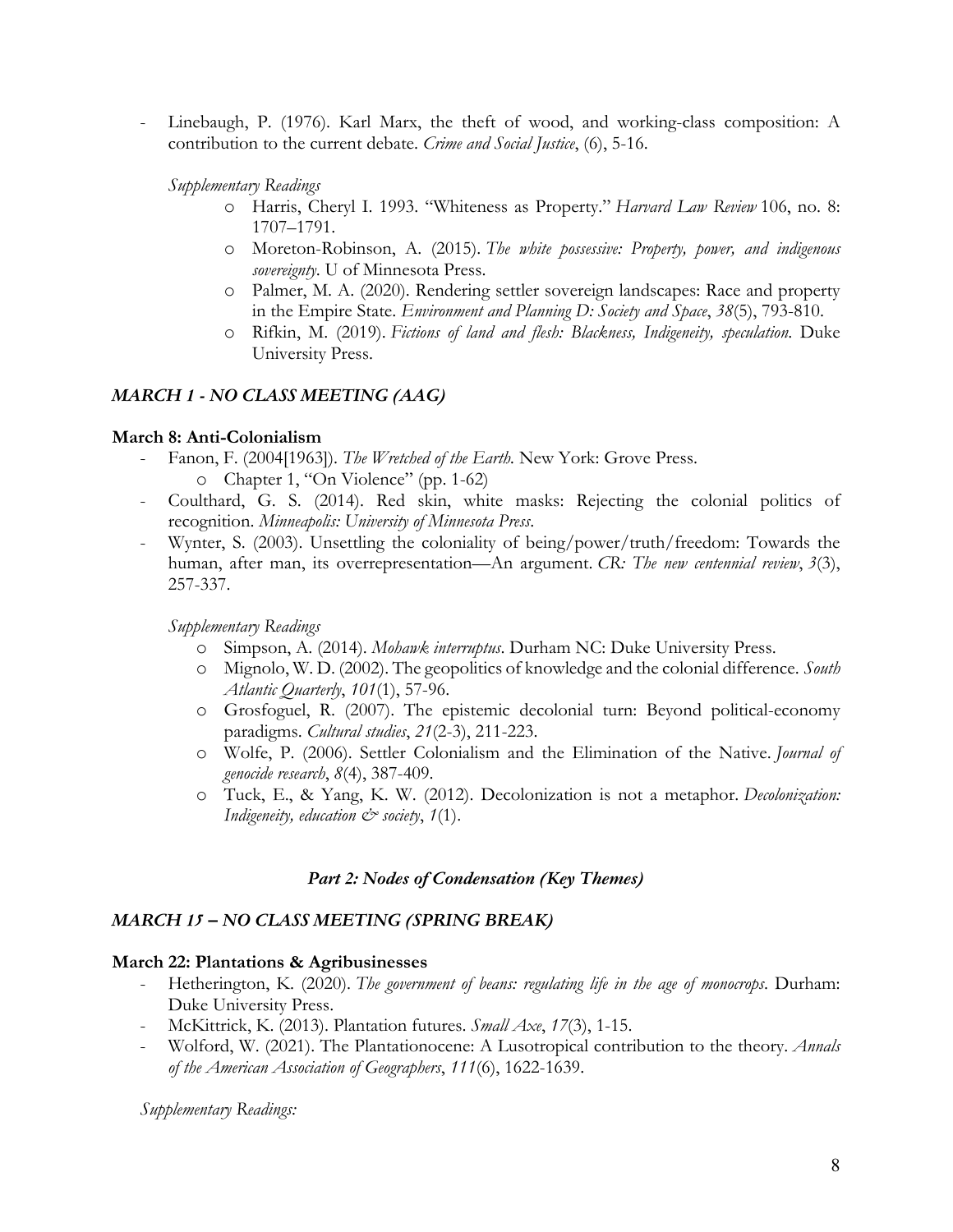- o Li, T. M. (2018). After the land grab: Infrastructural violence and the "Mafia System" in Indonesia's oil palm plantation zones. *Geoforum*, *96*, 328-337.
- o Davis, J., Moulton, A. A., Van Sant, L., & Williams, B. (2019). Anthropocene, capitalocene,… plantationocene?: A manifesto for ecological justice in an age of global crises. *Geography Compass*, *13*(5), e12438.
- o Haraway, D. (2015). Anthropocene, capitalocene, plantationocene, chthulucene: Making kin. *Environmental humanities*, *6*(1), 159-165.
- o Borras Jr, S. M., & Franco, J. C. (2012). Global land grabbing and trajectories of agrarian change: A preliminary analysis. *Journal of agrarian change*, *12*(1), 34-59.
- o De Schutter, O. (2011). How not to think of land-grabbing: three critiques of largescale investments in farmland. *The Journal of Peasant Studies*, *38*(2), 249-279.

## **March 29: Extraction & Energy**

- Teaiwa, Katherina Martina. 2015. *Consuming Ocean Island: Stories of People and Phosphate from Banaba*. Bloomington: Indiana University Press.
- Watts, M. (2004). Resource curse? Governmentality, oil and power in the Niger Delta, Nigeria. *Geopolitics*, *9*(1), 50-80
- Curley, A. (2018). A failed green future: Navajo green jobs and energy "transition" in the Navajo Nation. *Geoforum*, *88*, 57-65.
- Anthias, P. (2018). Indigenous peoples and the new extraction: From territorial rights to hydrocarbon citizenship in the Bolivian Chaco. *Latin American Perspectives*, *45*(5), 136-153.

*Supplementary Readings*

- o Appel, Hannah C. 2012. "Walls and White Elephants: Oil Extraction, Responsibility, and Infrastructural Violence in Equatorial Guinea." *Ethnography* 13, no. 4: 439–65.
- o Alimonda, H. 2015. Mining in Latin America: Coloniality and Degradation. In R. Bryant (ed), *International Handbook of Political Ecology.* London: E Elgar
- o Gómez-Barris, M. (2017). *The Extractive Zone*. Durham: Duke University Press.
- o Powell, D.E. (2018). *Landscapes of Power: Politics of Energy in the Navajo Nation.* Durham: Duke University Press
- o Anthias, P. (2018). *Limits to Decolonization: Indigeneity, Territory, and Hydrocarbon Politics in the Bolivian Chaco.* Ithaca: Cornell University Press.
- o Curley, A., & Lister, M. (2020). Already existing dystopias: Tribal sovereignty, extraction, and decolonizing the Anthropocene. In *Handbook on the Changing Geographies of the State*. Edward Elgar Publishing.

## **April 5: Toxins & Pollution**

- Hoover, E. (2017*). The River Is In Us: Fighting Toxics in a Mohawk Community.* Minneapolis: U of Minnesota Press.
	- o Introduction & Chapters 1-3 (pp. 1-166)
- Liboiron, M. (2021). *Pollution is Colonialism*. Durham: Duke University Press.
	- o Introduction & Chapters 1-2 (pp. 1-111)
- Goldstein, J. (2013). Terra economica: Waste and the production of enclosed nature. *Antipode*, *45*(2), 357-375.

## *Supplementary Reading*

o Voyles, Traci Brynne. 2015. *Wastelanding: Legacies of Uranium Mining in Navajo Country*. Minneapolis: University of Minnesota Press.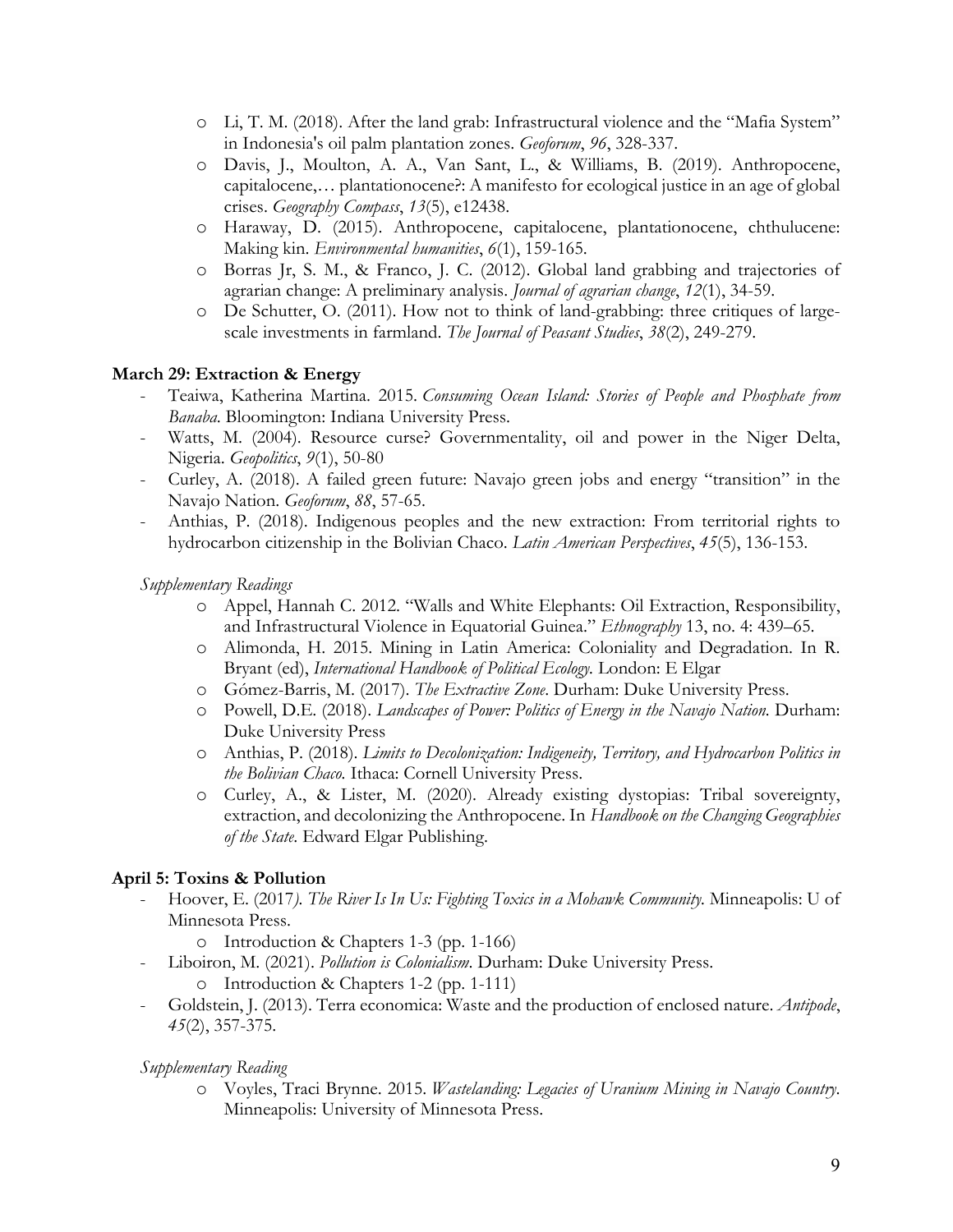- o Kuletz, V. L. (2016). *The tainted desert: Environmental and social ruin in the American West*. Routledge
- o Dillon, L. (2014). Race, waste, and space: Brownfield redevelopment and environmental justice at the Hunters Point Shipyard. *Antipode*, *46*(5), 1205-1221.
- o Gidwani, V., & Reddy, R. N. (2011). The afterlives of "waste": Notes from India for a minor history of capitalist surplus. *Antipode*, *43*(5), 1625-1658.
- o Masco, J. (2013). *The Nuclear Borderlands: The Manhattan Project in Post-Cold War New Mexico*. Princeton University Press.
- o Murphy, M. (2017). Alterlife and decolonial chemical relations. *Cultural anthropology*, *32*(4), 494-503.
- o de Souza, M.L. (2021). 'Sacrifice zone': The environment–territory–place of disposable lives. *Community Development Journal*, 56(2): 220–243.

## **April 12: Bodies & Genes**

- TallBear, Kim. (2013). *Native American DNA: Tribal Belonging and the False Promise of Genetic Science*. Minneapolis: University of Minnesota Press. o Introduction & Chapters 1-2 (pp. 1-103)
- Benjamin, Ruha. (2013). *People's Science: Bodies and Rights on the Stem Cell Frontier*. Stanford, Calif.: Stanford University Press.
	- o Introduction & Chapters 1-3 (pp. 1-112)
- Guthman, J., & Mansfield, B. (2013). The implications of environmental epigenetics: A new direction for geographic inquiry on health, space, and nature-society relations. *Progress in Human Geography*, *37*(4), 486-504.

*Supplementary Reading*

- o Fullwiley, D. (2011). *The Enculturated Gene: Sickle Cell Health Politics and Biological Difference in West Africa*. Princeton University Press.
- o Wade, P. (2013). Blackness, indigeneity, multiculturalism and genomics in Brazil, Colombia and Mexico. *Journal of Latin American Studies*, *45*(2), 205-233.
- o Lamoreaux, Janelle. 2016. "What if the Environment is a Person? Lineages of Epigenetic Science in a Toxic China." *Cultural Anthropology* 31, no. 2: 188–214.
- o Blanchette, Alex. 2015. "Herding Species: Biosecurity, Posthuman Labor, and the American Industrial Pig." *Cultural Anthropology* 30, no. 4: 640–69.
- o Brown, Kate. 2016. "The Last Sink: The Human Body as the Ultimate Radioactive Storage Site." *RCC Perspectives*, no. 1: 41–47.

## **April 19: Climate Change and Extinction**

- Sheller, M. (2020). *Island Futures: Caribbean Survival in the Anthropocene.* Durham: Duke University Press.
- Parreñas, J. S. (2018). *Decolonizing extinction: The work of care in orangutan rehabilitation*. Duke University Press.
	- o Introduction & Chapter 1 (pp. 1-59)
- Whyte, Kyle Powys. 2017. "Our Ancestors' Dystopia Now: Indigenous Conservation and the Anthropocene." In *The Routledge Companion to the Environmental Humanities*, edited by Ursula K. Heise, Jon Christensen, and Michelle Niemann, 206–215. New York: Routledge.

*Supplementary Reading*